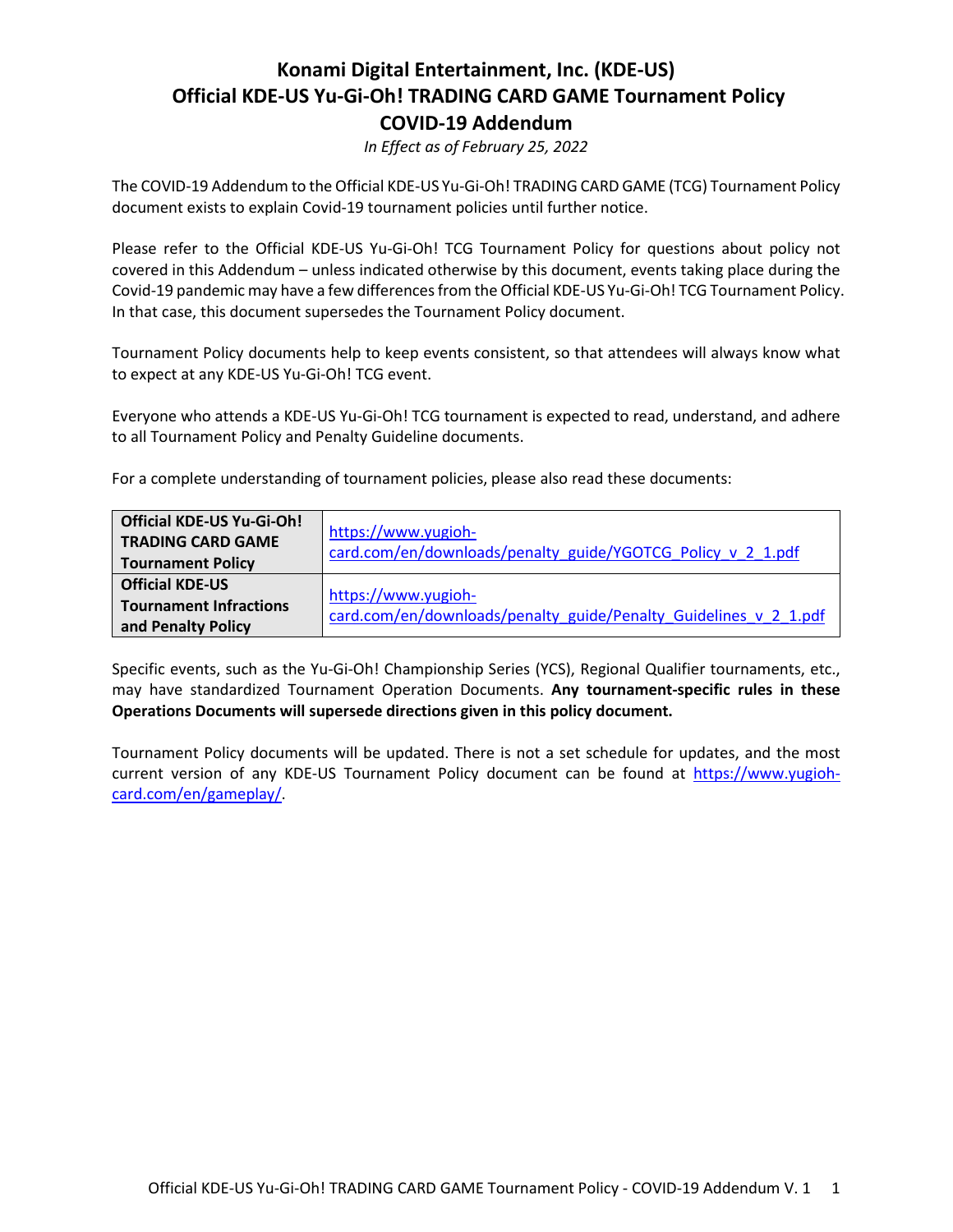# Contents

| L.        |  |  |  |
|-----------|--|--|--|
|           |  |  |  |
| В.        |  |  |  |
|           |  |  |  |
|           |  |  |  |
|           |  |  |  |
| F.        |  |  |  |
| II. –     |  |  |  |
|           |  |  |  |
| <b>B.</b> |  |  |  |
| III.      |  |  |  |
| А.        |  |  |  |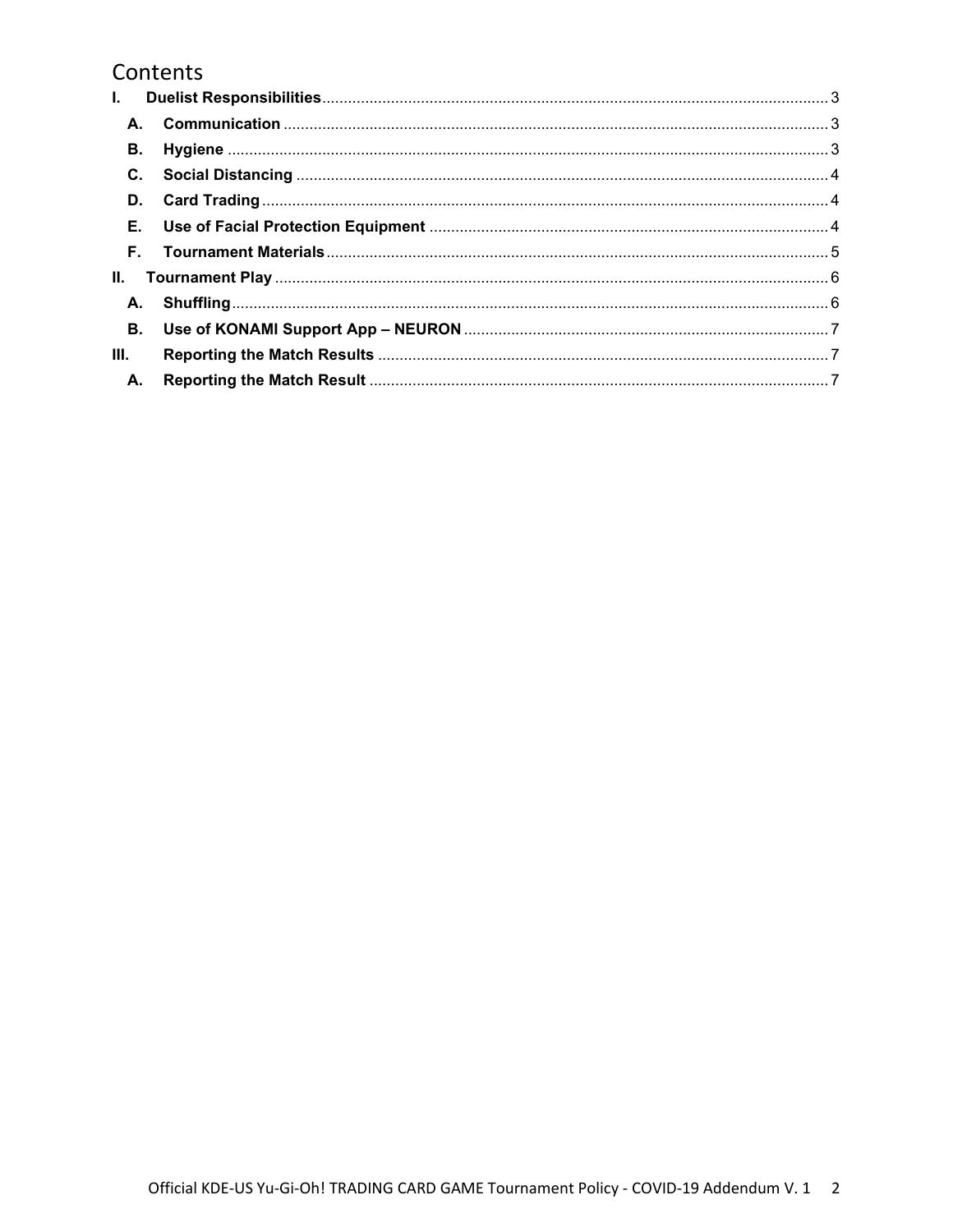# **I. Duelist Responsibilities**

### <span id="page-2-1"></span><span id="page-2-0"></span>**A. Communication**

It is always your responsibility to relay accurate information.

You are required to answer completely and honestly all questions relevant to maintaining an accurate Game State or matters of Public Knowledge.

You should clearly communicate your actions during game play and ask questions of your opponent or a tournament official if you are unsure about something.

You are obligated to immediately notify your opponent (and a judge, if necessary) if your opponent fails to follow any game rules, including effects they may be playing incorrectly.

Avoid touching any of your opponent's cards or items whenever possible. If you need to check card text, you can:

- Ask your opponent to hold the card up for you to read
- Use NEURON to look up the card text

#### **Always ask for permission before touching any of your opponent's belongings.**

You should request the assistance of a judge at the time an issue arises, rather than afterwards.

You may not retract moves once you have committed to them.

• Committing to a move includes, but is not limited to, verbally stating or announcing an action, or removing your hand from a card.

If your verbal statement contradicts an action you take in the game, and the verbal statement is a legal play or action, the verbal statement overrules the action you performed. If you take an action in the game that turns out to be illegal, call for a judge. The judge can assess the situation, allow the retraction, and issue the appropriate penalty.

### <span id="page-2-2"></span>**B. Hygiene**

You should carry alcohol-based hand sanitizer with you and use it frequently throughout the event. Please follow the guidelines established by the World Health Organization (WHO) as well as the Centers for Disease Control and Prevention (CDC).

WHO <https://www.who.int/emergencies/diseases/novel-coronavirus-2019/events-as-they-happen> CDC <https://www.cdc.gov/coronavirus/2019-ncov/index.html>

If you display any symptoms of illness, do not attend an event. Symptoms of illness include, but are not limited to, fever, cough, dry cough, tiredness, difficulty breathing, chest pain or pressure, etc.

Tournament Organizers may refuse entry into the venue, if you show any symptoms or appear to be ill.

Note that in case entry is refused, KONAMI and/or Tournament Organizers are not liable for any expenses you have incurred in traveling to the event.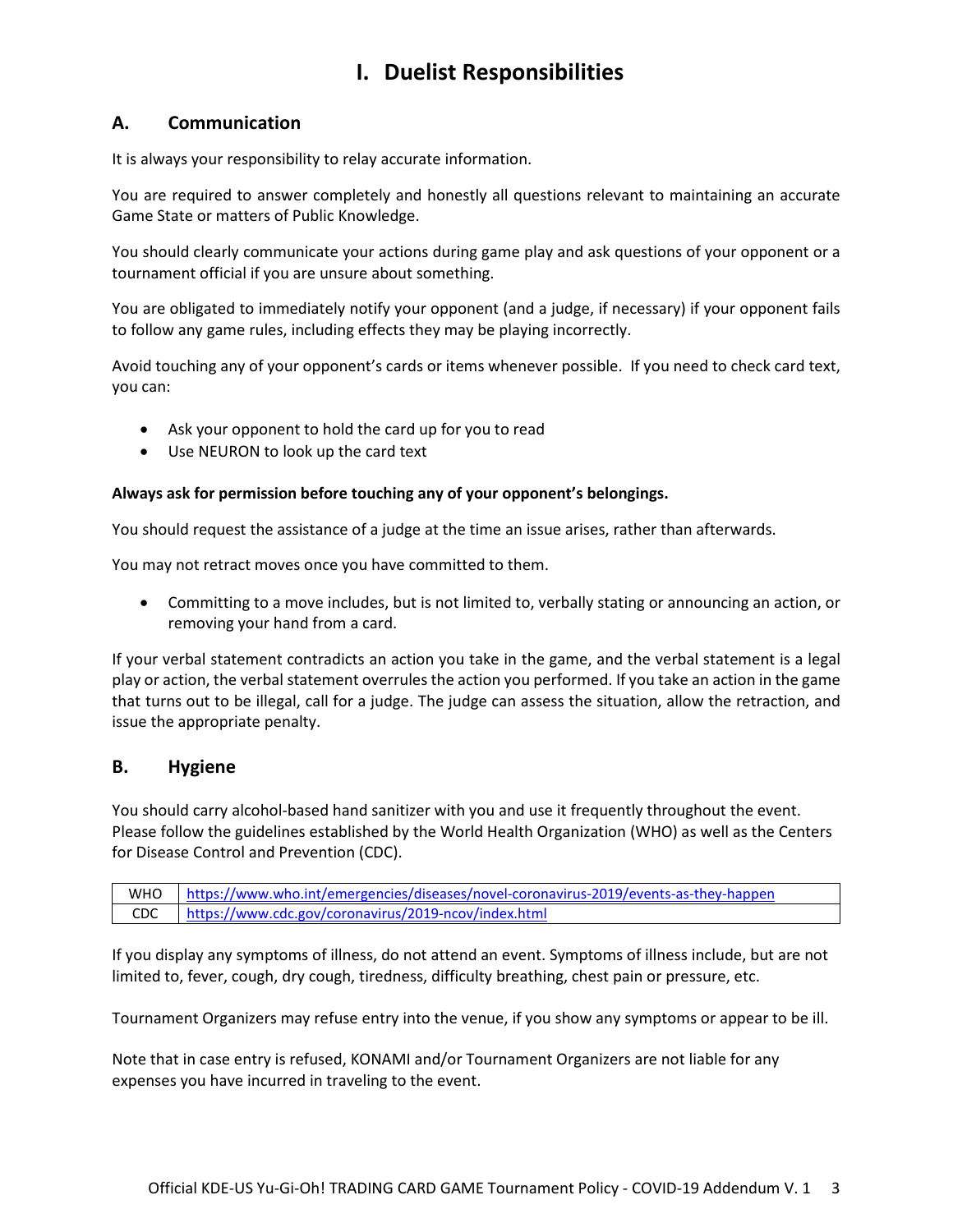### <span id="page-3-0"></span>**C. Social Distancing**

You should be aware of the current laws and regulations imposed by your local Governments regarding Covid-19, such as Social Distancing. Please ensure that you follow all regulations required by Tournament Venues.

These rules and regulations include, but are not limited to, restrictions on the number of persons allowed in a venue, distance between persons, and wearing facial protection equipment. **Please ask the Tournament Organizer or event staff if you are unsure about what is required.**

Failure to comply with these requirements may result in you being asked to leave the venue.

### <span id="page-3-1"></span>**D. Card Trading**

We recommend you always carry hand sanitizer with you and use it frequently.

When trading Cards, ensure that you use hand sanitizer after touching someone else's belongings.

Ask permission before touching anyone else's belongings. Wash your hands frequently and avoid touching your face.

### <span id="page-3-2"></span>**E. Use of Facial Protection Equipment**

If your local government laws, KDE-US, or the Tournament Organizer require the use of facial protection equipment inside a venue, it is your responsibility to provide correct equipment and utilize it correctly throughout the duration of your stay indoors.

Facial protection equipment is encouraged, even if your local Government laws, KDE-US, or the Tournament Organizer do not require the use of facial protection equipment inside a venue.

Please note that Facial Protection Equipment must be types recommended by local Governments – medical-grade masks, homemade cotton mouth masks, protective visors, etc. Please do not use items such as costume masks, motorbike helmets, or similar items.

• It is your responsibility to provide the appropriate facial protection. Do not assume these items will be provided to you by the Tournament Organizer.

Failure to properly follow mask requirements can result in penalties, up to and including Disqualification for **Unsporting Conduct – Severe**.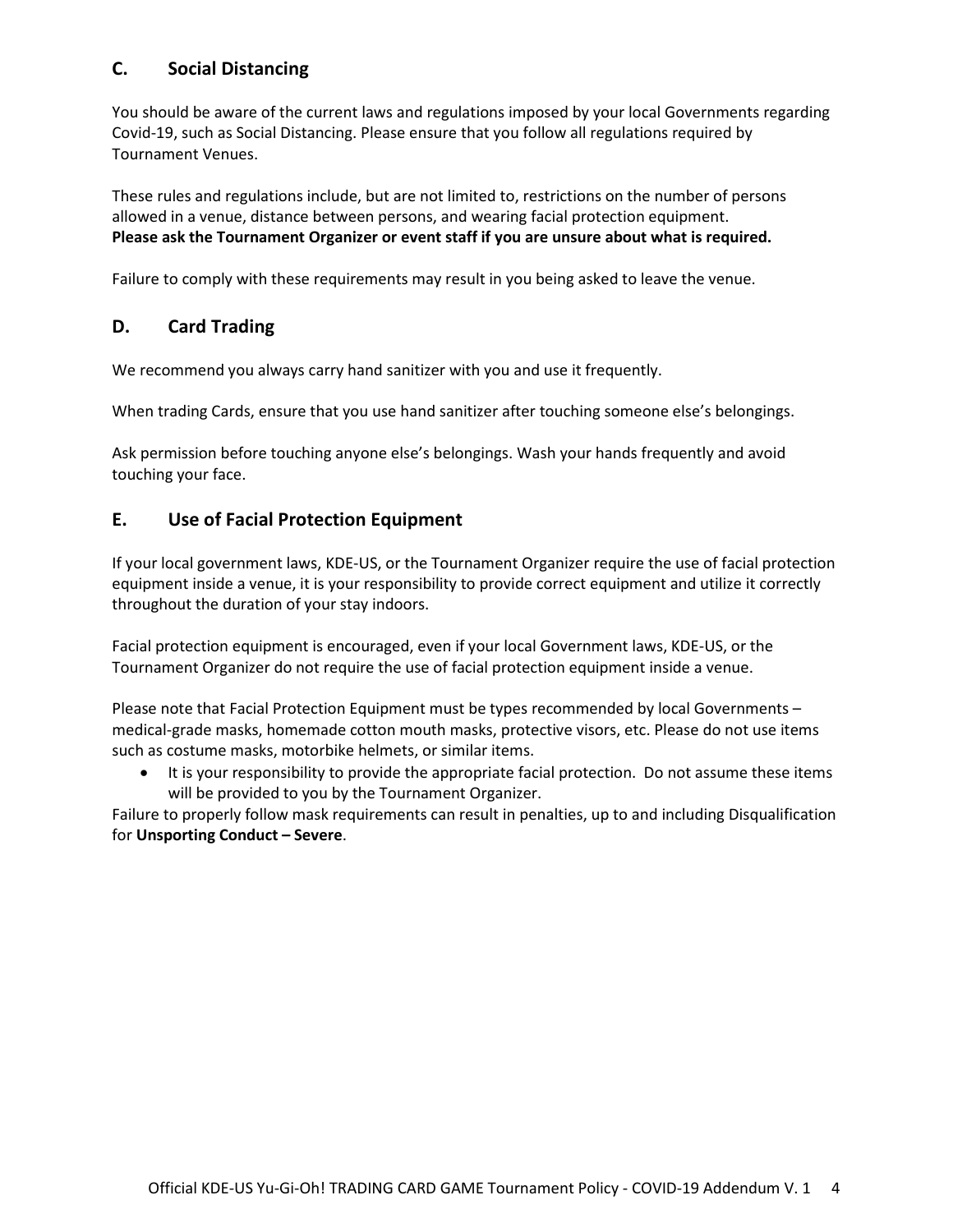### <span id="page-4-0"></span>**F. Tournament Materials**

During the Covid-19 pandemic and until further notice, you should make sure to bring your own tournament materials, and avoid sharing materials, such as pens, dice, counters, Field Center Cards or tokens.

| <b>Tournament</b><br><b>Material</b>                  | <b>Description</b>                                                                                                                                                                                                                                                                                                                                                                                                                                                                                                                                                                                                                                                                                                                                                                                                                       |  |
|-------------------------------------------------------|------------------------------------------------------------------------------------------------------------------------------------------------------------------------------------------------------------------------------------------------------------------------------------------------------------------------------------------------------------------------------------------------------------------------------------------------------------------------------------------------------------------------------------------------------------------------------------------------------------------------------------------------------------------------------------------------------------------------------------------------------------------------------------------------------------------------------------------|--|
| Paper and<br>pencil/pen                               | You are required to use paper and a pencil or pen to track Life Points.                                                                                                                                                                                                                                                                                                                                                                                                                                                                                                                                                                                                                                                                                                                                                                  |  |
| Replacement                                           | You should have access to additional card sleeves, to replace any sleeves in your Deck that                                                                                                                                                                                                                                                                                                                                                                                                                                                                                                                                                                                                                                                                                                                                              |  |
| card sleeves                                          | become damaged or otherwise marked during the course of the tournament.                                                                                                                                                                                                                                                                                                                                                                                                                                                                                                                                                                                                                                                                                                                                                                  |  |
| <b>Tokens</b>                                         | Anything used as a Token must meet the following requirements:<br>It must be able to indicate ATK position and DEF position.<br>Non-token cards used as tokens must be marked as tokens, by writing "Token" on<br>the face of the card itself. The word "Token" must be clearly and immediately visible,<br>so as not to create a misleading game state.<br>Non-token cards that are specifically prohibited by Tournament Policy (such as non-<br>token OCG cards not marked as Tokens, or cards not marked as Tokens that state<br>they cannot be used in a Duel), cannot be used as tokens.<br>Items that could be mistaken for other game elements, are overly large, could<br>damage cards or other tournament property, or contain offensive text or images<br>cannot be used as tokens, even if they have been labeled as tokens. |  |
|                                                       | The Head Judge will serve as the final arbiter of token legality.<br>Dice must be unweighted, with clear and readable markings. Dice that are overly large, could                                                                                                                                                                                                                                                                                                                                                                                                                                                                                                                                                                                                                                                                        |  |
| <b>Dice</b>                                           | damage cards or other tournament property, or contain offensive images or text cannot be<br>used.                                                                                                                                                                                                                                                                                                                                                                                                                                                                                                                                                                                                                                                                                                                                        |  |
| <b>Counters</b>                                       | Counters must be items that cannot be confused with other game elements. Items that are<br>overly large, could damage cards or other tournament property, or contain offensive text or<br>images cannot be used.                                                                                                                                                                                                                                                                                                                                                                                                                                                                                                                                                                                                                         |  |
| Coins                                                 | Coins must be unweighted, with clear and readable markings. Coins that are overly large,<br>could damage cards or other tournament property, or contain offensive images or text<br>cannot be used.                                                                                                                                                                                                                                                                                                                                                                                                                                                                                                                                                                                                                                      |  |
|                                                       | You are encouraged to use a Field Center Card/Marker, to clarify the position of cards on the<br>field.                                                                                                                                                                                                                                                                                                                                                                                                                                                                                                                                                                                                                                                                                                                                  |  |
| <b>Field Center</b>                                   | Field Center Cards/Markers cannot be items that could be confused for other game                                                                                                                                                                                                                                                                                                                                                                                                                                                                                                                                                                                                                                                                                                                                                         |  |
| Card/Marker                                           | elements, such as Token cards, or other official Yu-Gi-Oh! TCG cards. Field Center<br>Cards/Markers that are overly large, could damage cards or other tournament property, or<br>contain offensive text or images cannot be used.                                                                                                                                                                                                                                                                                                                                                                                                                                                                                                                                                                                                       |  |
|                                                       | Both Duelists should agree on the Field Center position prior to the start of the Match.<br>Game Mats are not required for tournament play.                                                                                                                                                                                                                                                                                                                                                                                                                                                                                                                                                                                                                                                                                              |  |
| <b>Game Mat</b>                                       | Game Mats must fit within the space allotted to you. Game Mats that are overly large, could<br>damage cards or other tournament property, or contain offensive text or images cannot be<br>used.                                                                                                                                                                                                                                                                                                                                                                                                                                                                                                                                                                                                                                         |  |
| Smartphone<br>- NEURON<br><b>Support App</b><br>*NEW* | You may use KONAMI's Support app - NEURON - at Tier 1 events with the understanding<br>that you will use it ONLY for the purpose of:<br>Life Point Tracking using the Life Points function (you must also keep a paper record<br>of Life Point changes)<br><b>Camera Search for translations</b><br>Determining who goes first<br>$\overline{\phantom{a}}$                                                                                                                                                                                                                                                                                                                                                                                                                                                                               |  |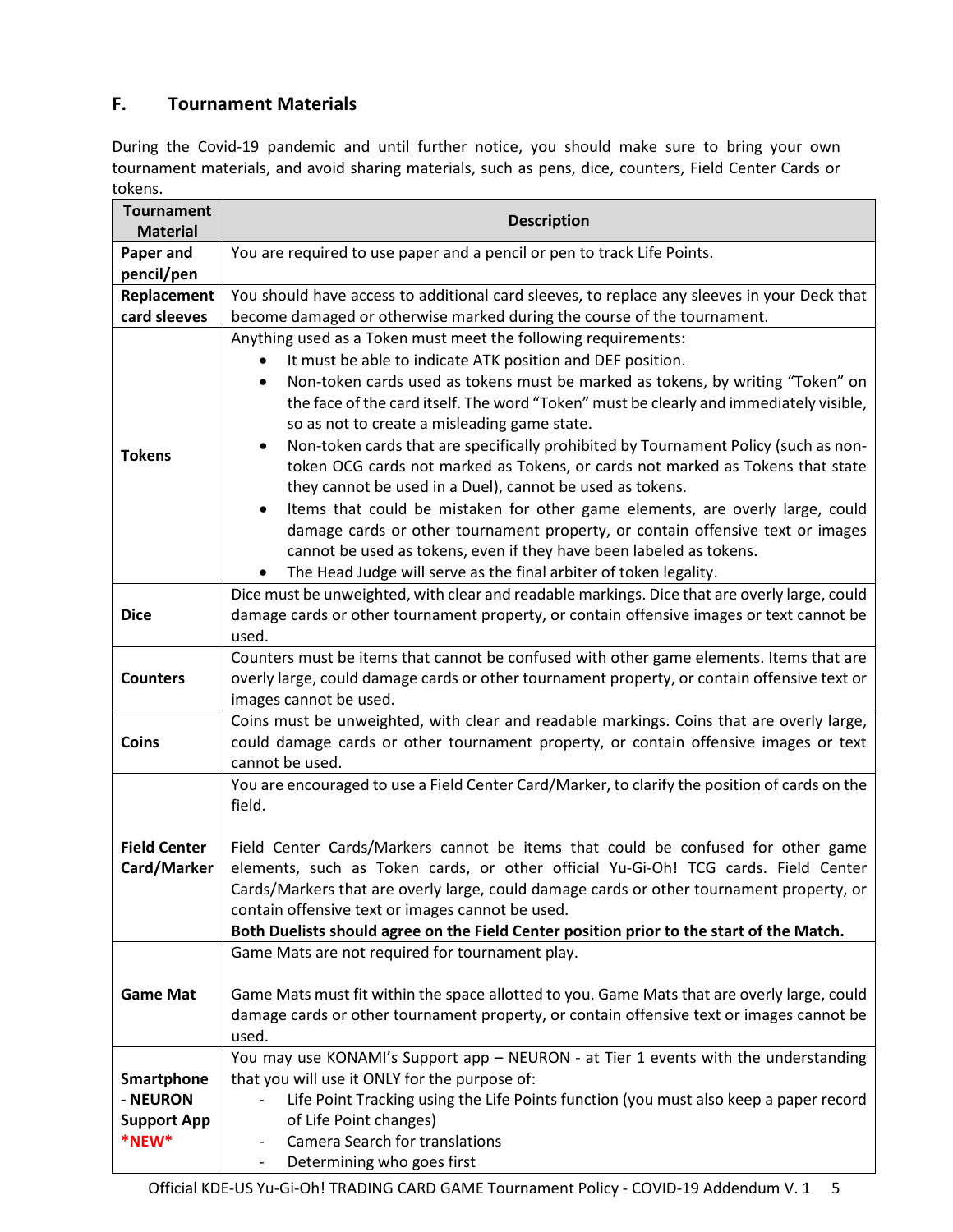# **II. Tournament Play**

### <span id="page-5-1"></span><span id="page-5-0"></span>**A. Shuffling**

Your Deck must be randomized using an accepted shuffling method (riffle, pile, Hindu, etc.) and then cut. This must be done at the start of every Duel, and whenever a game mechanic requires you to shuffle your Deck.

You must thoroughly randomize (shuffle) your Deck where your opponent can see.

- You cannot check or arrange any cards while shuffling.
- You cannot pre-sort your Deck (sorting Monsters/Spells/Traps, etc.) without thoroughly shuffling the Deck afterwards.

Your opponent must not touch your Deck for randomization. Instead, your opponent should instruct you to randomize your Deck, as well as cut it if necessary as they wish. This reduces the contact your opponent has with any of your belongings.

The owner may then "cut" their own Deck. If they do, they must ask their opponent if they wish for the Deck to have another cut. No additional randomization may be done to the Deck after this point.

• When you have completed your randomization, place your Deck in the Deck Zone, and notify your opponent that you are finished. By this action, you agree that you have sufficiently randomized your Deck and that your Deck is legal and matches your Deck List.

After both Decks have been shuffled and placed in the Deck Zone, both Duelists should ensure that all Deck elements are placed in their respective zones.

Both Duelists should count out their Side Decks in view of their opponent, to confirm how many cards are there.

You are not required to keep your Side Deck on the table, it can be returned to the Card Case for safekeeping.

If the Side Deck is kept in the Card Case, the Card Case must be kept on the table in view of both Duelists.